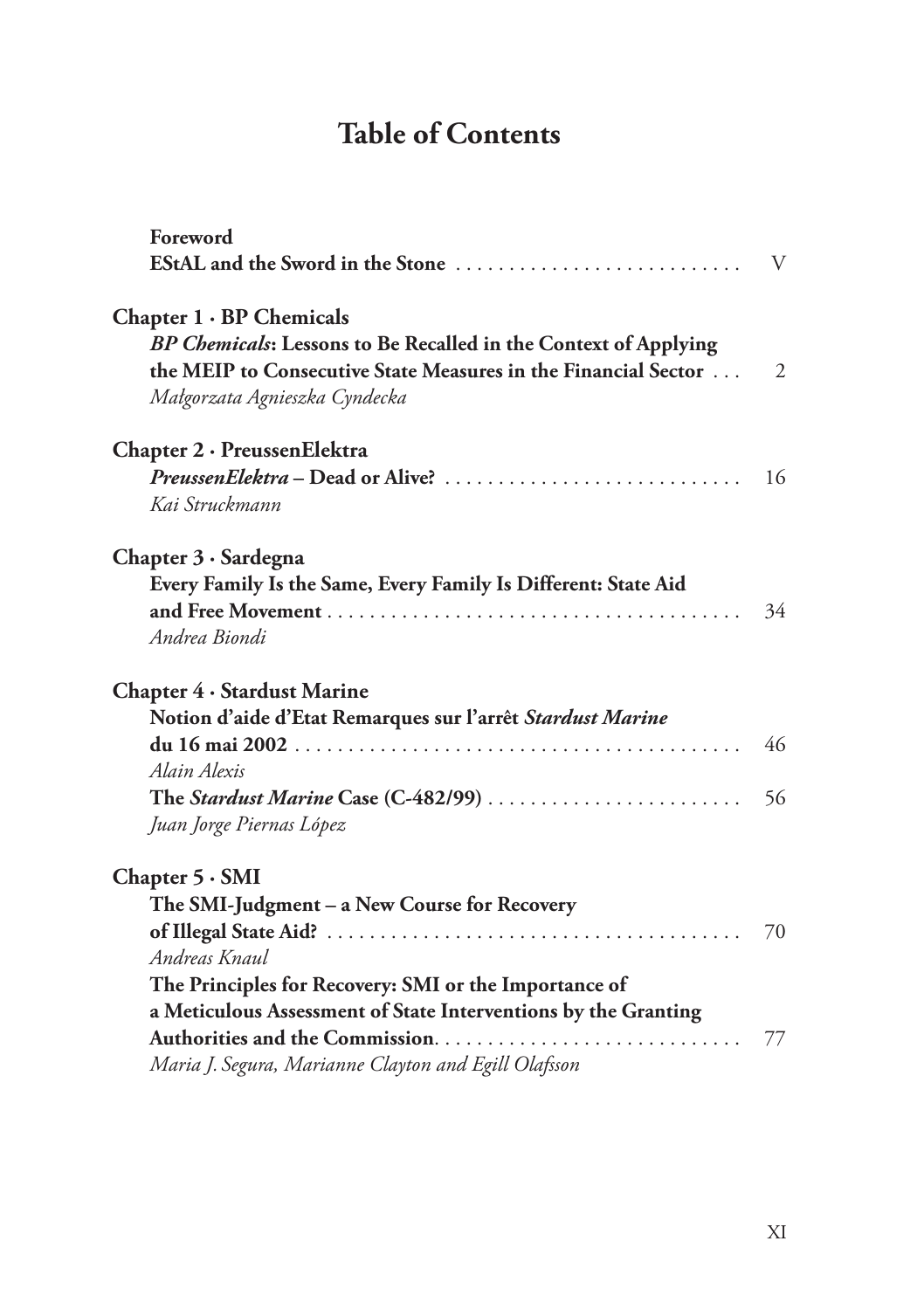| Chapter 6 · Altmark                                           |     |
|---------------------------------------------------------------|-----|
| Bidding Procedures in EC State Aid Surveillance over Public   |     |
| Services after Altmark Trans                                  | 90  |
| Ulrich Schnelle                                               |     |
|                                                               | 96  |
| Phedon Nicolaides and Guido Paolini                           |     |
| Chapter 7 · Chronopost                                        |     |
| Chronopost II: The Application of the Market Economy Investor |     |
|                                                               |     |
| Isabela Atanasiu                                              |     |
|                                                               |     |
| Andreas Bartosch                                              |     |
| $Chapter 8 \cdot \text{Pearle}$                               |     |
|                                                               |     |
| Edoardo Gambaro, Alessandro Nucara, Luca Prete                |     |
| Pearle Revisited - Or Does Our State Aided Vision Really      |     |
|                                                               |     |
| Leigh Hancher                                                 |     |
| Chapter 9 · BUPA                                              |     |
|                                                               |     |
| Andrea Biondi                                                 |     |
| Case T-289/03 BUPA: The Illusion of Flexibility That          |     |
|                                                               |     |
| Alfonso Lamadrid de Pablo                                     |     |
| Chapter $10 \cdot$ Forum 187                                  |     |
| Case Report Joined Cases C-182/03 (Belgium) and C-217/03      |     |
|                                                               | 180 |
| Jayant Mehta                                                  |     |
| Belgium and Forum 187 v. Commission Revisited: A Sound and    |     |
| Correct Legal Source for an At Arm's Length Principle? 197    |     |
| Tony Joris and Wout De Cock                                   |     |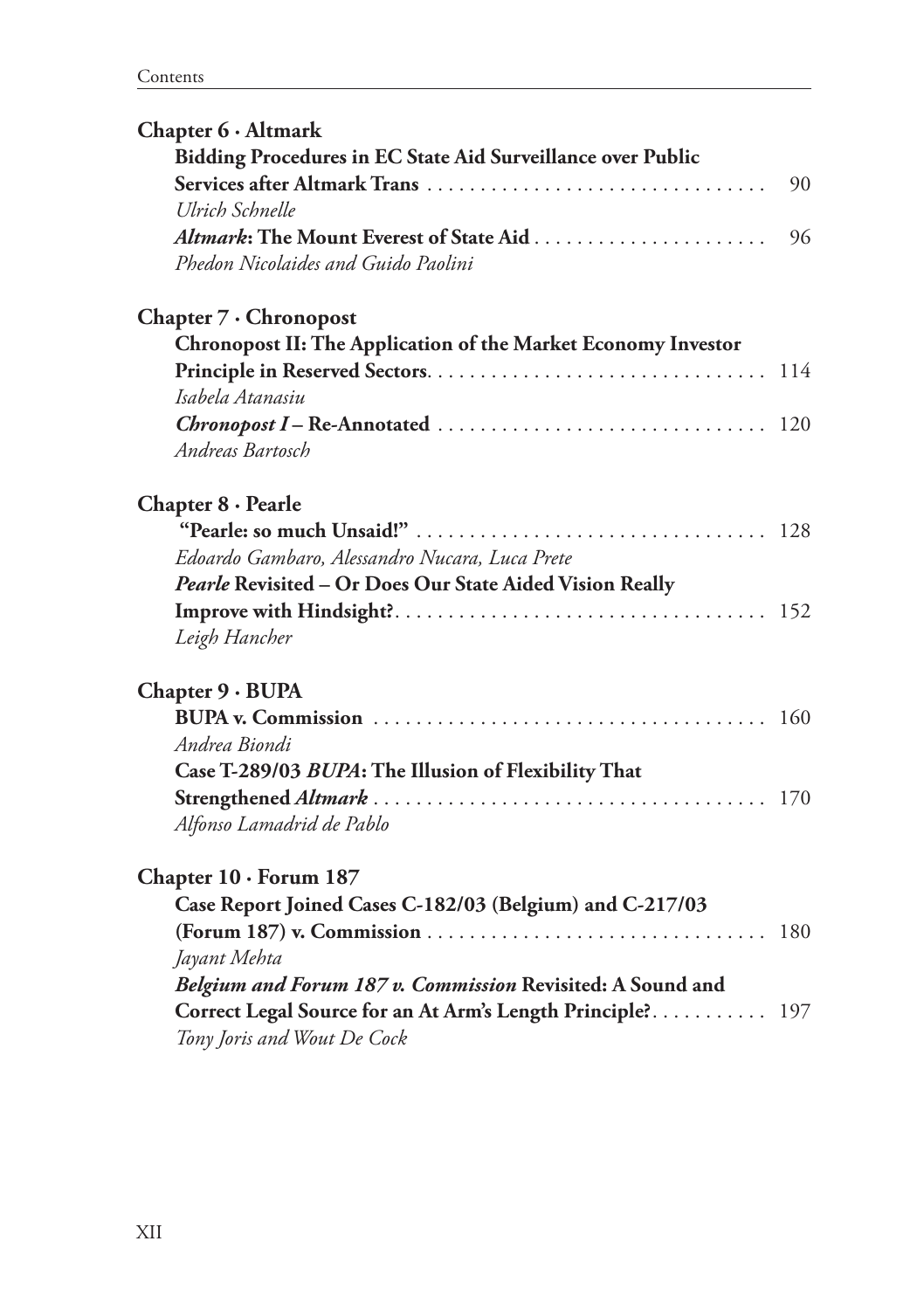| Chapter $11 \cdot$ Azores                                       |  |
|-----------------------------------------------------------------|--|
| Review of the Judgment in Case C-88/03,                         |  |
| Portugal v. Commission (Azores Tax Regime) 214                  |  |
| Carsten Zatschler                                               |  |
| Tales from an Outermost Region: How Does the Azores             |  |
|                                                                 |  |
| Fiona Wishlade                                                  |  |
| Chapter 12 · Ryanair Charleroi                                  |  |
| CFI judgment in the Charleroi case T-196/04  234                |  |
| Dennis Oswell, George Metaxas and Esfandiar Vahida              |  |
| The Ryanair Charleroi Judgment: What Is Its Legacy?  246        |  |
| Nicole Robins and Hannes Geldof                                 |  |
| Chapter 13 · Laboratoires Boiron                                |  |
| Review of Judgment Laboratoires Boiron, Case C-526/04. 264      |  |
| Holger Wissel and Dominik Becker                                |  |
| Laboratoires Boiron SA v ACOSS: A Retrospective  272            |  |
| Isabel Taylor                                                   |  |
| Chapter 14 · Athinaiki I & II                                   |  |
|                                                                 |  |
| Sébastien Thomas                                                |  |
| The Status of Complainants in State Aid Cases:                  |  |
|                                                                 |  |
| Fernando Pastor-Merchante                                       |  |
| Chapter 15 · CELF I & II                                        |  |
| The CELF-Judgment: A Precarious Conception                      |  |
|                                                                 |  |
| Thomas Jaeger                                                   |  |
| Judgment of the Court of the European Union in case C-1/09,     |  |
|                                                                 |  |
| Adrien Giraud                                                   |  |
| The Powers and Obligations of National Courts with Regard to    |  |
| Unlawful State Aid: Lessons Learned from CELF I and CELF II 342 |  |
| Jacques Derenne                                                 |  |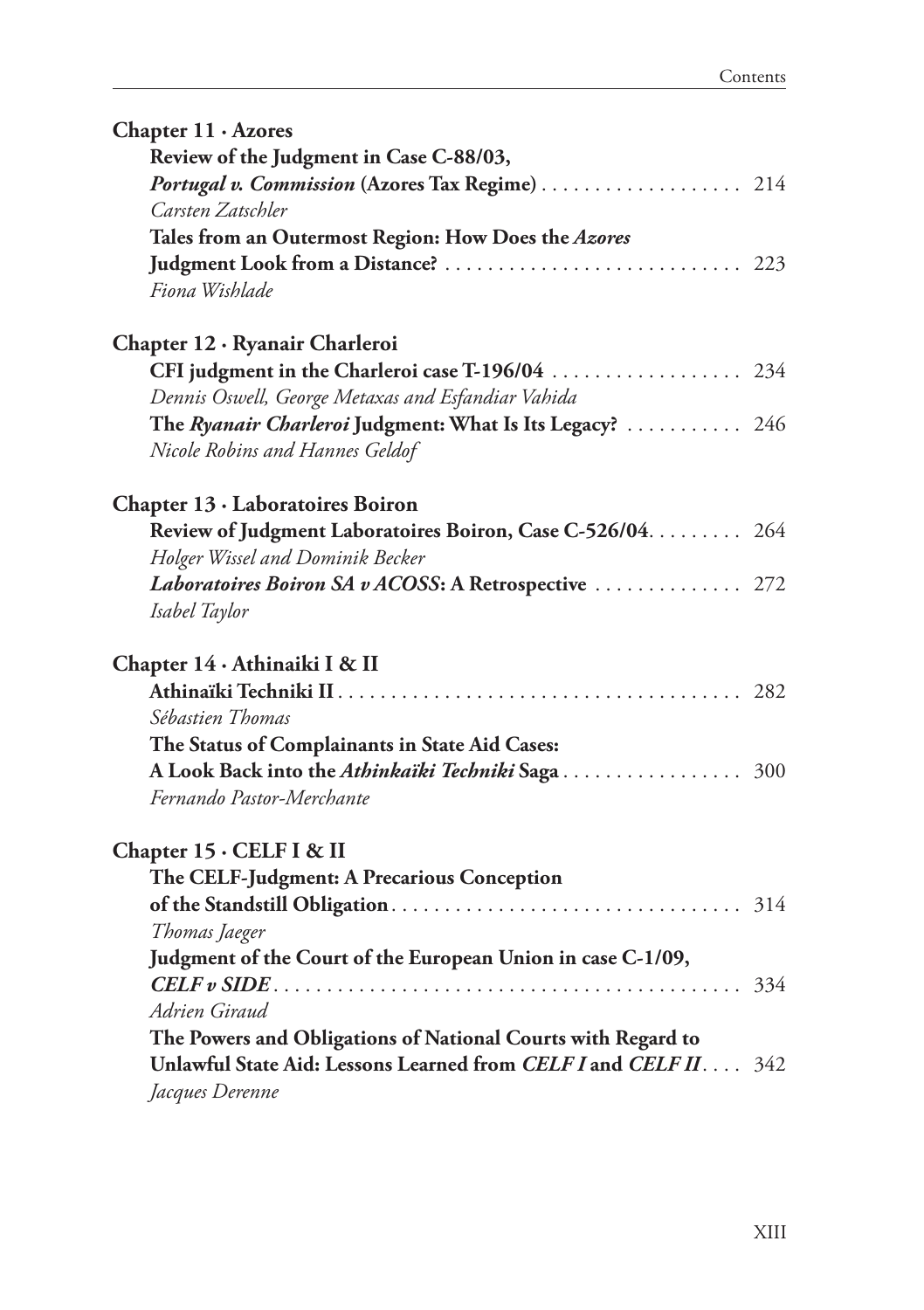| Chapter 16 · British Aggregates                                |  |
|----------------------------------------------------------------|--|
| Selectivity and Taxation - Reflections in the Light of Case    |  |
|                                                                |  |
| Michael Honoré                                                 |  |
| The British Aggregates Saga - Looking Back at an Earlier Stage |  |
|                                                                |  |
| Clemens Ziegler                                                |  |
| Chapter 17 · Paint Graphos                                     |  |
| The Preliminary Ruling of the Court of Justice on Preferential |  |
|                                                                |  |
| Flavia Tomat                                                   |  |
| Finding Selectivity or the Art of Comparison 410               |  |
| José Luis Buendía Sierra                                       |  |
| Chapter 18 · Dutch NOx                                         |  |
| NOx Emission Trading Rights: A Government Gift or              |  |
|                                                                |  |
| Piet Jan Slot                                                  |  |
|                                                                |  |
| Philipp Werner                                                 |  |
| Chapter 19 · DHL Leipzig Halle                                 |  |
| State Aid and Public Funding for Infrastructure  454           |  |
| Erika Szyszczak                                                |  |
| Chapter 20 · Smurfit Kappa                                     |  |
| <b>Commission Guidelines and their Limits T-304/08</b>         |  |
|                                                                |  |
| Vincent Verouden                                               |  |
| Chapter 21 · Gibraltar                                         |  |
| Gibraltar: Beyond the Pillars of Hercules of Selectivity. 480  |  |
| Pierpaolo Rossi-Maccanico                                      |  |
| Gibraltar: A Landmark Judgment Which Was Not                   |  |
|                                                                |  |
| Pierpaolo Rossi-Maccanico                                      |  |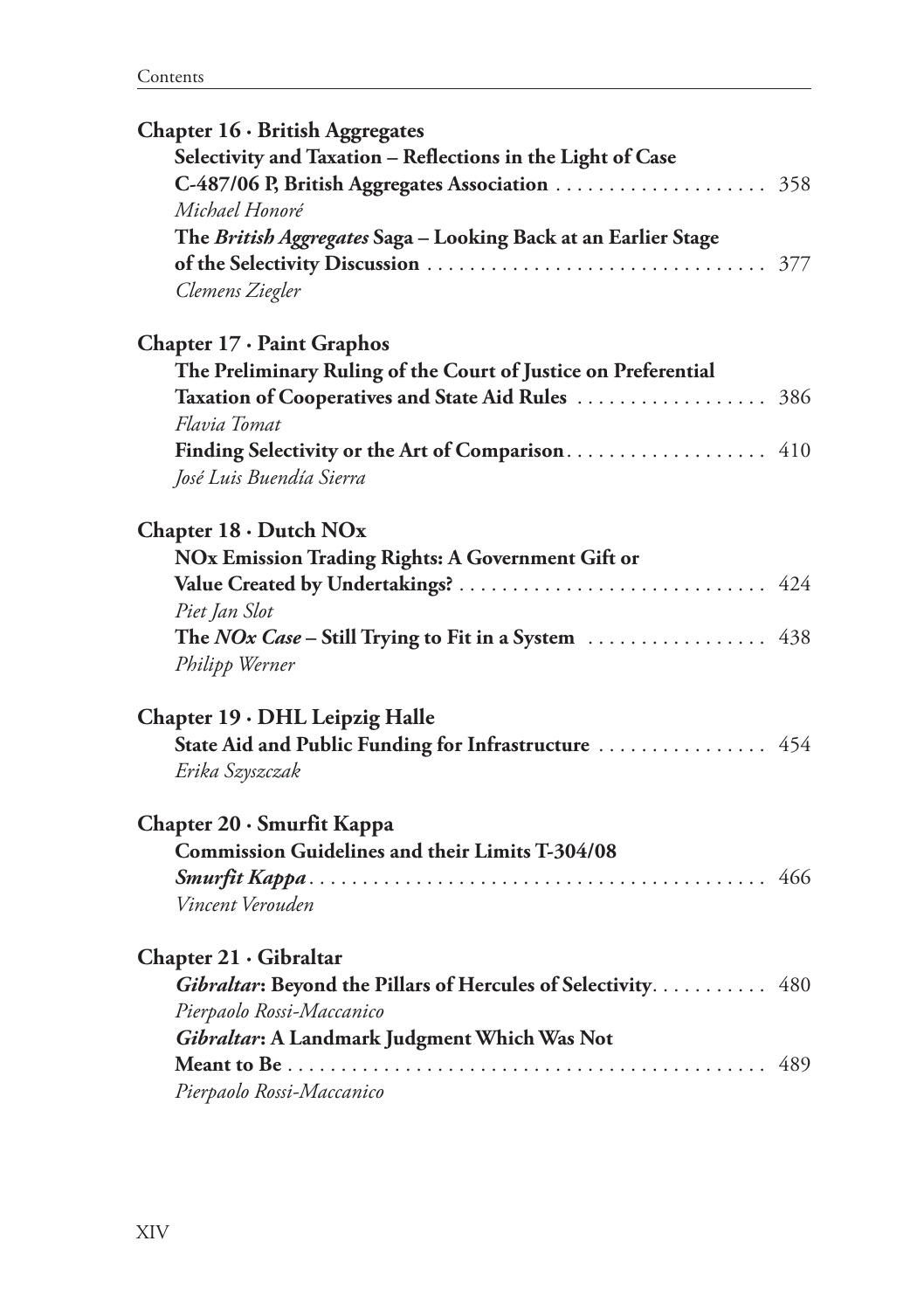| Chapter 22 · EDF |  |  |  |
|------------------|--|--|--|
|------------------|--|--|--|

| Tax Measures and the Private Investor Test: The Court of Justice<br>Niels Baeten and Liliane Gam                |  |
|-----------------------------------------------------------------------------------------------------------------|--|
| European Commission v Electricité de France - a Distant Mirror  517<br>Bernhard von Wendland and Hanna Standtke |  |
| Chapter 23 · France Télécom                                                                                     |  |
| The Bouygues Case: A Never Ending Story  532                                                                    |  |
| María Muñoz de Juan                                                                                             |  |
| Can Mere Declarations by a State Be Considered as an Advantage                                                  |  |
| Drawn from State Resources: An Economic Perspective  552                                                        |  |
| Alejandro Requejo Tovar                                                                                         |  |
| Chapter 24 · TV2 Danmark                                                                                        |  |
| The Origin of State Resources: Awaiting the Court's Ruling in                                                   |  |
| Case C-656/15P European Commission v TV2/Danmark A/S 560                                                        |  |
| Mihalis Kekelekis                                                                                               |  |
| Chapter 25 · Ryanair v Commission                                                                               |  |
| Appeal against Alitalia State Aid Decisions by Ryanair Dismissed 570                                            |  |
| John Milligan and Luke Sales                                                                                    |  |
| Case C-287/12 P, Ryanair v. Commission:                                                                         |  |
|                                                                                                                 |  |
| Elisabetta Righini                                                                                              |  |
| Chapter 26 · Deutsche Lufthansa                                                                                 |  |
| Binding Effect of Opening Decisions - Lufthansa AG v FFH  604                                                   |  |
| Lucyne Ghazarian                                                                                                |  |
| The Obligations of National Courts after an Opening Decision 616                                                |  |
| Lucyne Ghazarian and Christian Koenig                                                                           |  |
| Chapter 27 · Ciudad de la Luz                                                                                   |  |
| Public Investment in a Cinema Studio and State Aid Rules:                                                       |  |
|                                                                                                                 |  |
| Marianne Clayton, Maria J. Segura, Egill D. Ólafsson                                                            |  |
| Ciudad de la Luz Judgment - An In-Depth Review of the Market                                                    |  |
|                                                                                                                 |  |
| Adina Claici                                                                                                    |  |